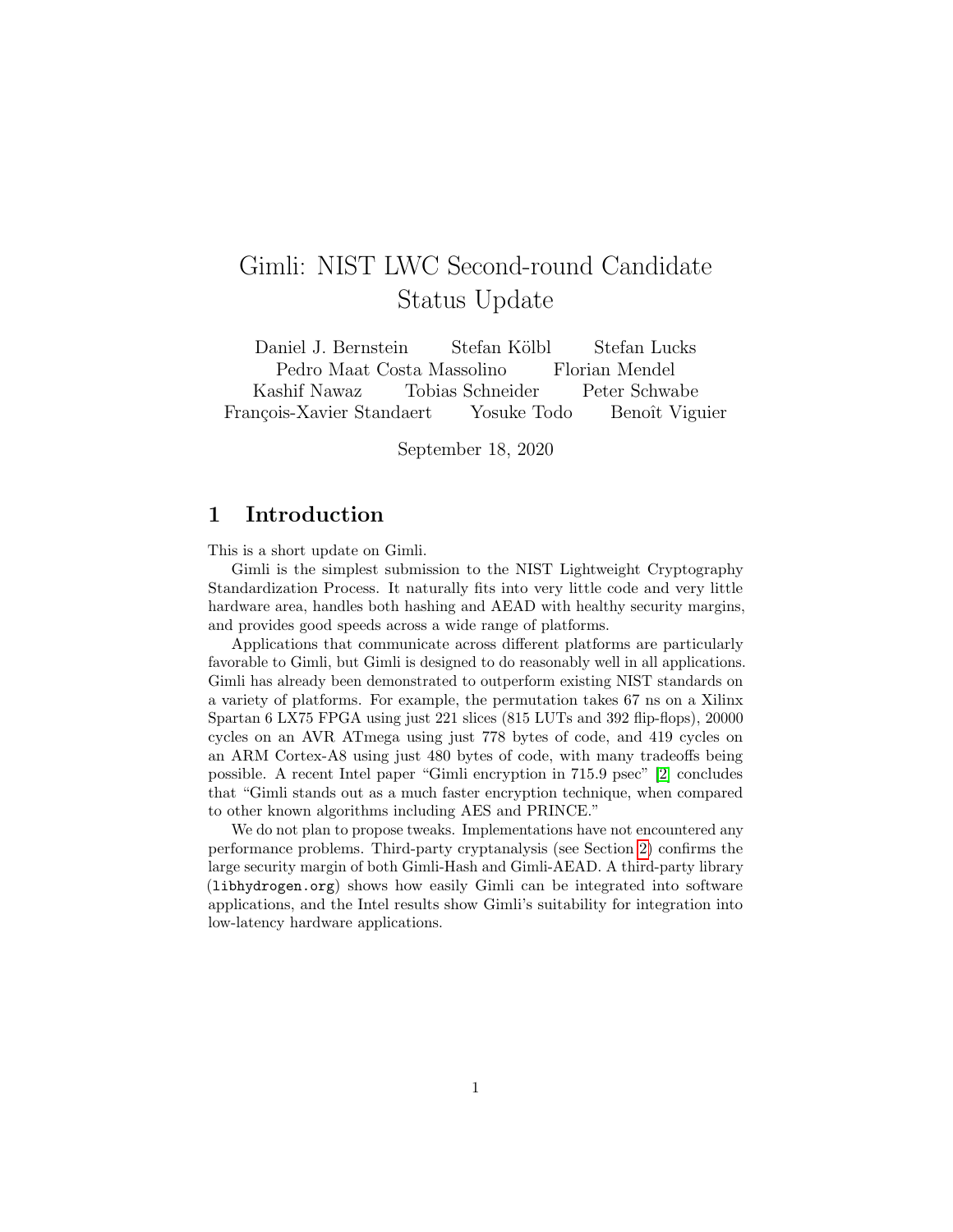| Scheme     | Attack                | Rounds | Time       | Memory    | Data | Reference                    |
|------------|-----------------------|--------|------------|-----------|------|------------------------------|
| Gimli-Hash | Collision             | 12     | $2^{96}$   | negl.     |      | $\left\lceil 3 \right\rceil$ |
|            | Collision             | 6      | $2^{91.4}$ | negl.     |      | $\left\lceil 3 \right\rceil$ |
|            | Collision             | 6      | $2^{113}$  | negl.     |      |                              |
|            | Collision             | 6      | $2^{64}$   | $2^{64}$  |      | $\lceil 5 \rceil$            |
|            | Preimages             | 5      | 296        | 265.6     |      | $\lceil 5 \rceil$            |
| Gimli-AEAD | State Recovery        | 9      | $2^{190}$  | $2^{192}$ | 4    | $\lceil 5 \rceil$            |
|            | <b>State Recovery</b> | 5      | $2^{128}$  | $2^{126}$ |      | $\sqrt{5}$                   |

<span id="page-1-1"></span>Table 1: Summary of attacks on Gimli-AEAD and Gimli-Hash. Gimli has 24 rounds.

## <span id="page-1-0"></span>2 Third-party cryptanalysis

This section briefly summarizes results published on the security of the Gimli permutation, Gimli-Hash, and Gimli-AEAD since the submission to NIST LWC.

The state-of-the-art attacks on reduced-round Gimli-AEAD and Gimli-Hash are summarized in Figure [1.](#page-1-1) The state-of-the-art permutation distinguisher is a generic distinguisher of the form "Is  $P(0) = x$ ?" that succeeds against every permutation in time 1, when  $x$  is chosen appropriately, so the table omits discussion of slower distinguishers.

Specific results are as follows:

- In  $[4, 6, 5]$  $[4, 6, 5]$  $[4, 6, 5]$  $[4, 6, 5]$  $[4, 6, 5]$  the authors present various new results on Gimli. This includes distinguishers, collision and preimage attacks on reduced-round variants, and a new technique to find and verify differential characteristics for Gimli. It is shown that several previous differential attacks used invalid characteristics. Based on these results the authors propose several attacks on Gimli-Hash and Gimli-AEAD (see [Table](#page-1-1) 1). The distinguishers are slower than the generic distinguisher described above.
- In [\[3\]](#page-2-1) the authors provide several new distinguishers on the Gimli permutation and attacks on Gimli-Hash. The best attacks on Gimli-Hash are included in [Table](#page-1-1) 1. The distinguishers are slower than the generic distinguisher described above.
- In [\[7\]](#page-2-2) the authors present a 6-round collision attack on Gimli based on the differential properties of the Gimli permutation. See [Table](#page-1-1) 1.
- In [\[1\]](#page-2-6) the authors present distinguishers based on deep learning for 8 rounds of Gimli-Hash and Gimli-Cipher. These distinguishers are slower than the generic distinguisher described above; additionally, contrary to most classical attacks, it is not possible to extend their model to cover further rounds.